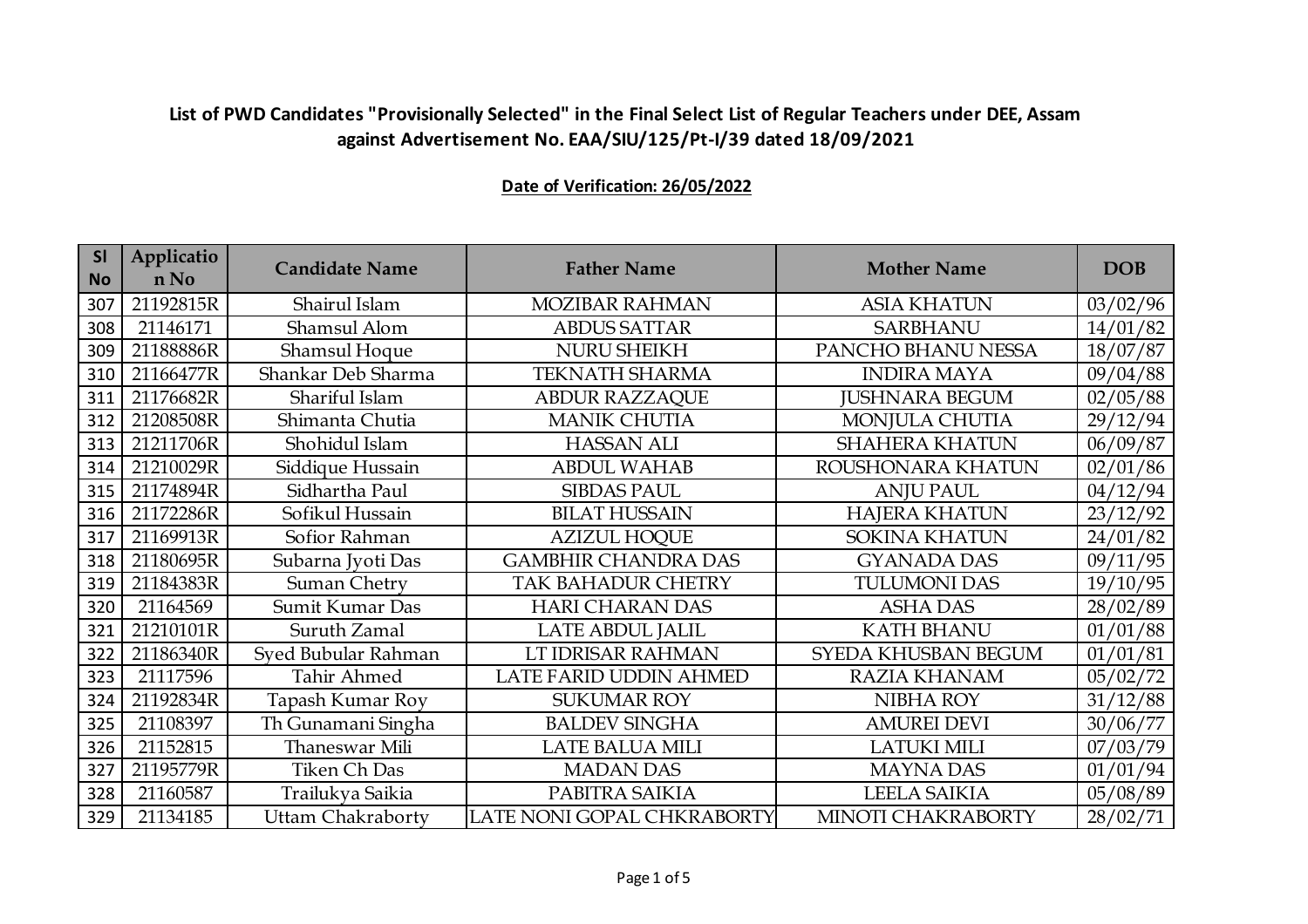| <b>SI</b><br><b>No</b> | Applicatio<br>n No | <b>Candidate Name</b> | <b>Father Name</b>         | <b>Mother Name</b>        | <b>DOB</b> |
|------------------------|--------------------|-----------------------|----------------------------|---------------------------|------------|
| 330                    | 21206845R          | Wazed Ali             | <b>ABDUL HAKIM</b>         | <b>UMME KULSUM</b>        | 31/12/88   |
| 331                    | 21192412R          | Yakub Hussain         | ABU BAKKAR SIDDIQUE        | <b>KASHEMA KHATUN</b>     | 26/08/89   |
| 332                    | 21192487R          | Yousuf Ali            | <b>ABU BAKKAR SIDDIQUE</b> | <b>KASHEMA KHATUN</b>     | 08/11/86   |
| 333                    | 21181586R          | Zahid Hasan Ullah     | <b>ABDUS SAMAD SK</b>      | <b>NAZMA BEGUM</b>        | 27/02/91   |
| 334                    | 21100805           | Neeraj Kumar Sharma   | HEM CHANDRA SHARMA         | <b>BISHNU MAYA SHARMA</b> | 14/02/93   |
| 335                    | 21167336R          | Abdul Awal            | <b>MOTIUR RAHMAN</b>       | <b>JAHANARA BEGUM</b>     | 11/02/95   |
| 336                    | 21111543           | Abdur Rafique         | <b>ABDUL MANNAN</b>        | <b>HAZERA BEWA</b>        | 01/01/73   |
| 337                    | 21165702R          | Abul Hussain          | <b>OMAR ALI</b>            | <b>ALEKJAN NESSA</b>      | 01/10/84   |
| 338                    | 21193659R          | Aminul Hoque          | NURUDDIN MONDAL            | <b>AMBIYA KHATUN</b>      | 30/09/82   |
| 339                    | 21120282           | Amirul Islam          | <b>SAMSUDDIN AHMED</b>     | <b>JARIMAN BEWA</b>       | 02/03/78   |
| 340                    | 21171492R          | Ashim Rabha           | <b>BISHNU RABHA</b>        | <b>TAPESWARI RABHA</b>    | 25/11/94   |
| 341                    | 21131373           | Ashraful Alom Laskar  | LIAKAT ALI LASKAR          | NAZRAANA BEGUM LASKAR     | 02/06/95   |
| 342                    | 21211811R          | Bhaskar Medhi         | <b>MOHENDRA MEDHI</b>      | <b>BINA MEDHI</b>         | 05/01/95   |
| 343                    | 21110803           | Binoy Kumar Roy       | LATE KHAGENDRA CH ROY      | LATE GYANADA ROY          | 01/02/75   |
| 344                    | 21200459R          | Deepjyoti Borah       | <b>BHADRA KANTA BORAH</b>  | <b>BHARATI BORAH</b>      | 30/03/95   |
| 345                    | 21115040           | Hanif Laskar          | FAKRUL ISLAM LASKAR        | SANJINA BEGUM LASKAR      | 10/01/98   |
| 346                    | 21211812R          | Inamul Hoque          | NOZMUL HOQUE               | <b>AKTARA KHATUN</b>      | 01/01/91   |
| 347                    | 21209736R          | Jahan Ali             | <b>AFJOL HOQUE</b>         | <b>MOJIRON BIBI</b>       | 06/10/92   |
| 348                    | 21208623R          | Jahangir Alom Mondal  | <b>AKBOR ALI MONDAL</b>    | <b>KOPIA BEGUM</b>        | 19/02/90   |
| 349                    | 21100195           | Jahangir Hussain      | <b>ISHAQUE ALI</b>         | <b>MAFIDA BEGUM</b>       | 10/07/93   |
| 350                    | 21130167           | Juran Khan            | <b>AKBAR KHAN</b>          | <b>SURYA BHANU BEGUM</b>  | 01/01/89   |
| 351                    | 21128351           | Kabir Uddin           | <b>JABAN ALI</b>           | <b>KHAYRUN NESSA</b>      | 25/07/83   |
| 352                    | 21177542R          | Karam Ali             | <b>SAIYAD ALI</b>          | <b>KULSON NESSA</b>       | 01/01/97   |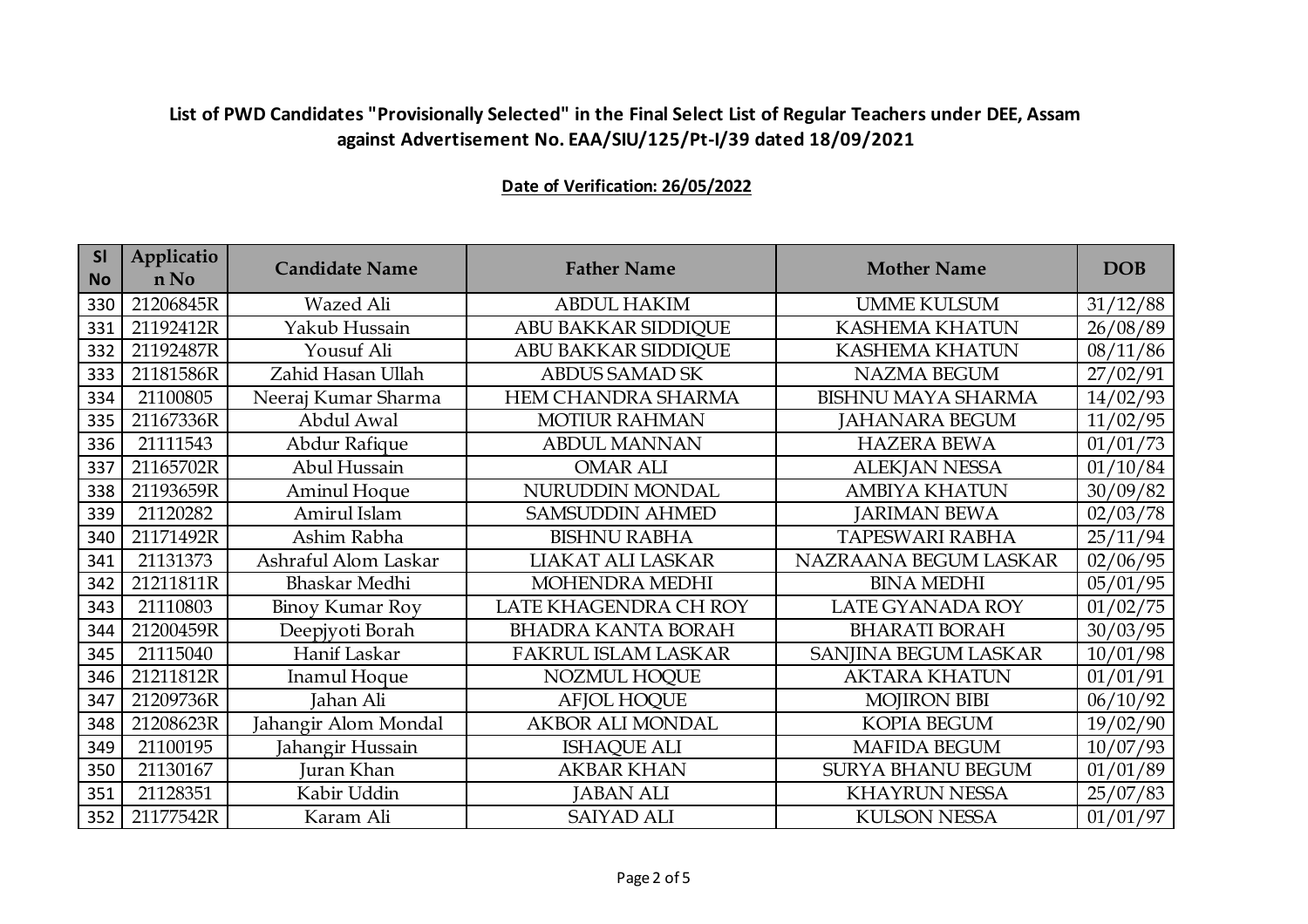| <b>SI</b><br><b>No</b> | Applicatio<br>n No | <b>Candidate Name</b>   | <b>Father Name</b>         | <b>Mother Name</b>       | <b>DOB</b> |
|------------------------|--------------------|-------------------------|----------------------------|--------------------------|------------|
| 353                    | 21196574R          | Kaysar Ahmed            | MOFAJJAL HUSSAIN           | <b>KADVANU NESSA</b>     | 01/01/96   |
| 354                    | 21128625           | Malek Ostor             | <b>HABIBUR RAHMAN</b>      | <b>MANUWARA KHATUN</b>   | 28/02/77   |
| 355                    | 21191910R          | Manash Kalita           | LT UDAY KALITA             | NIRU DEKA KALITA         | 19/10/95   |
| 356                    | 21100779           | Mantu Rabha             | PADMA RABHA                | <b>RENU RABHA</b>        | 31/12/89   |
| 357                    | 21199904R          | Md Moner Uddin          | MD NOWSHAD ALI SK          | MONOWARA KHATUN          | 21/01/88   |
| 358                    | 21163235           | Md Shaheb Khan          | MD MEHER KHAN              | <b>AMINA KHATUN</b>      | 30/04/78   |
| 359                    | 21193495R          | Md Tujammel Hoque       | MD RAHMAN ALI              | <b>TARABHANU BEGUM</b>   | 01/11/90   |
| 360                    | 21178225R          | Minhazul Islam          | LT NOWSAD ALI              | MEHERJAN NESSA           | 01/01/87   |
| 361                    | 21197256R          | Mofidul Islam           | <b>HURMUZ ALI</b>          | <b>SHOHIDA KHATUN</b>    | 31/12/93   |
| 362                    | 21171758R          | Moydul Islam            | <b>RAHMAN ALI</b>          | <b>NURUN NESSA BEGUM</b> | 01/01/99   |
| 363                    | 21171124R          | Muzaharul Islam         | <b>ABUL KASHEM</b>         | <b>MOLLIKA KHATUN</b>    | 31/01/90   |
| 364                    | 21105136           | Napolion Das            | <b>HAREN CHANDRA DAS</b>   | <b>PUTULI DAS</b>        | 31/12/81   |
| 365                    | 21198513R          | Nazirul Islam Paramanik | <b>SHAH ALAM PARAMANIK</b> | <b>JOMELA KHATUN</b>     | 10/11/97   |
| 366                    | 21185443R          | Nur Amin Islam          | <b>SIRAJAL HOQUE</b>       | <b>SAHEBA KHATUN</b>     | 30/06/95   |
| 367                    | 21100758           | Nur Mahammad Ali        | <b>ATAUR RAHMAN</b>        | <b>NUR NEHAR BEGUM</b>   | 13/01/89   |
| 368                    | 21124838           | Pabitra Saharia         | LT AMULYA SAHARIA          | <b>JAMUNA SAHARIA</b>    | 05/02/84   |
| 369                    | 21182701R          | Pankaj Deka             | <b>KULEN DEKA</b>          | <b>DIPALI DEKA</b>       | 26/03/86   |
| 370                    | 21206615R          | Parish Ahmed            | <b>AKHALAS ALI</b>         | <b>ABIYA BIBI</b>        | 26/05/92   |
| 371                    | 21105085           | Paritush Roy            | <b>GOPAL ROY</b>           | <b>SARASWATI ROY</b>     | 31/03/93   |
| 372                    | 21170945R          | Rakib Ahmed             | <b>HALIM UDDIN</b>         | <b>SAFIA KHATUN</b>      | 31/12/95   |
| 373                    | 21109567           | Rathin Kumar Biswas     | RANJIT KUMAR BISWAS        | <b>MANASHI BISWAS</b>    | 31/12/76   |
| 374                    | 21136941           | Salim Uddin             | <b>ASAB UDDIN</b>          | <b>TAYMUN NESSA</b>      | 06/09/97   |
| 375                    | 21186025R          | Sankar Mirdha           | LATE LILA MIRDHA           | <b>JOSHUDA MIRDHA</b>    | 31/12/86   |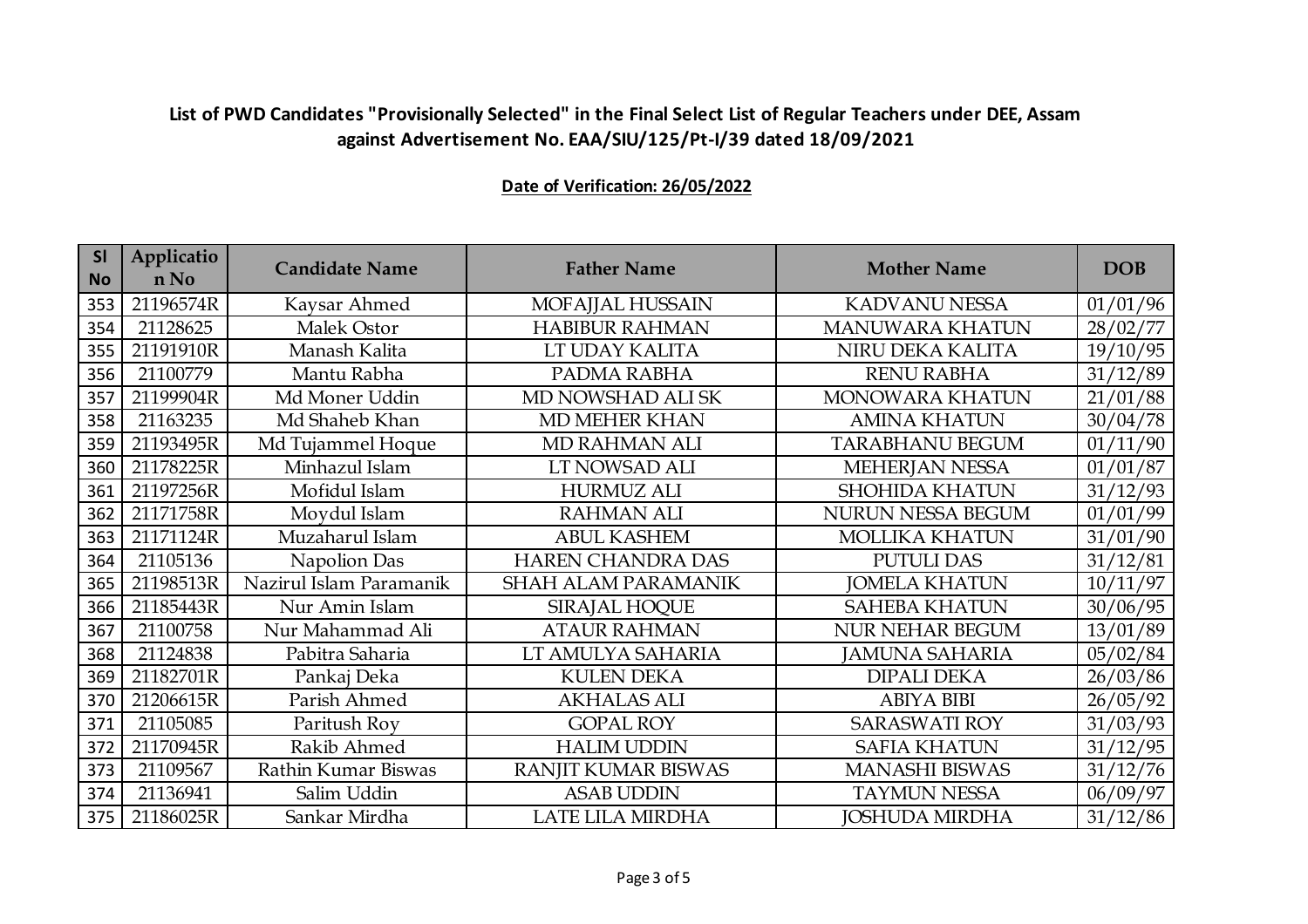| SI<br><b>No</b> | Applicatio<br>n No | <b>Candidate Name</b> | <b>Father Name</b>      | <b>Mother Name</b>       | <b>DOB</b> |
|-----------------|--------------------|-----------------------|-------------------------|--------------------------|------------|
| 376             | 21168149R          | Shah Alom Ahmed       | <b>SAMSUL HOQUE</b>     | <b>HAJERA BEWA</b>       | 08/01/80   |
| 377             | 21211887R          | Shahab Uddin Mondal   | ABDUL HOQUE MONDAL      | SHUKIRAN NESSA MONDAL    | 01/01/83   |
| 378             | 21177986R          | Shohidul Islam        | <b>JOYNAL ABDIN</b>     | <b>TARABHAN BIBI</b>     | 01/11/86   |
| 379             | 21123203           | Shorif Salim Eusuf    | <b>ABDUL MANNAF</b>     | <b>SOKINA BIBI</b>       | 07/01/83   |
| 380             | 21188612R          | Siddique Ali          | LATE SAMEJUDDIN AHMED   | <b>BIBILA KHATUN</b>     | 04/03/82   |
| 381             | 21166885R          | Sofidur Ahmed         | <b>NOOR UDDIN AHMED</b> | <b>SALEHA BEGUM</b>      | 01/12/87   |
| 382             | 21212004R          | Sofikul Islam         | <b>DILOWAR HUSSAIN</b>  | <b>FULJAN NESSA</b>      | 10/11/88   |
| 383             | 21183311R          | Sofiur Rohman         | <b>ABDUL BARIK</b>      | SOFURA KHATUN            | 28/02/91   |
| 384             | 21177567R          | Soidur Rahman         | <b>ABDUL JOLIL</b>      | <b>AMENA KHATUN</b>      | 03/03/93   |
| 385             | 21195234R          | Solaiman Khan         | <b>AMIR UDDIN KHAN</b>  | <b>HAZERA KHATUN</b>     | 01/03/77   |
| 386             | 21164636           | Tankeswar Deka        | <b>LATE UPEN DEKA</b>   | <b>LAHESWARI DEKA</b>    | 22/04/80   |
| 387             | 21177497R          | Uttam Borah           | <b>BAGAI BORAH</b>      | PURNIMA BORAH            | 07/02/94   |
| 388             | 21203058R          | Zakaria Hussain       | <b>ABDUL HASHIM</b>     | <b>FATEMA KHATUN</b>     | 31/12/81   |
| 389             | 21114729           | Zulhash Uddin Ahmed   | <b>FOZLUR RAHMAN</b>    | <b>FOTEMA BEWA</b>       | 26/07/77   |
| 390             | 21172386R          | Ahamed Ali            | <b>NURUL HOQUE</b>      | <b>ZORINA BEGUM</b>      | 16/10/96   |
| 391             | 21176903R          | Atowar Rahman         | <b>MOTIAR RAHMAN</b>    | <b>TARA BHANU</b>        | 26/11/83   |
| 392             | 21197454R          | Baharul Islam         | <b>MUSLEM UDDIN</b>     | <b>CHAND BANU</b>        | 01/07/88   |
| 393             | 21167643R          | Bondas Ali Mondal     | <b>NUR HUSSAIN</b>      | <b>SHAHAR BHANU BEWA</b> | 20/01/76   |
| 394             | 21122159           | Dharma Narayan Nath   | <b>MAHESWAR NATH</b>    | <b>RENU NATH</b>         | 21/03/81   |
| 395             | 21165127R          | Dipangkar Gayan       | <b>RAJEN GAYAN</b>      | <b>MAKAN GAYAN</b>       | 20/01/78   |
| 396             | 21182369R          | Dipankar Saha         | KSHIRODE RANJAN SAHA    | REKHA SAHA               | 13/01/76   |
| 397             | 21187368R          | Dipjyoti Das          | <b>MAHENDRA DAS</b>     | <b>SABITRI DAS</b>       | 01/01/88   |
| 398             | 21166792R          | <b>Enamul Hoque</b>   | <b>NASIR UDDIN</b>      | <b>FIROJA BEGUM</b>      | 31/12/95   |